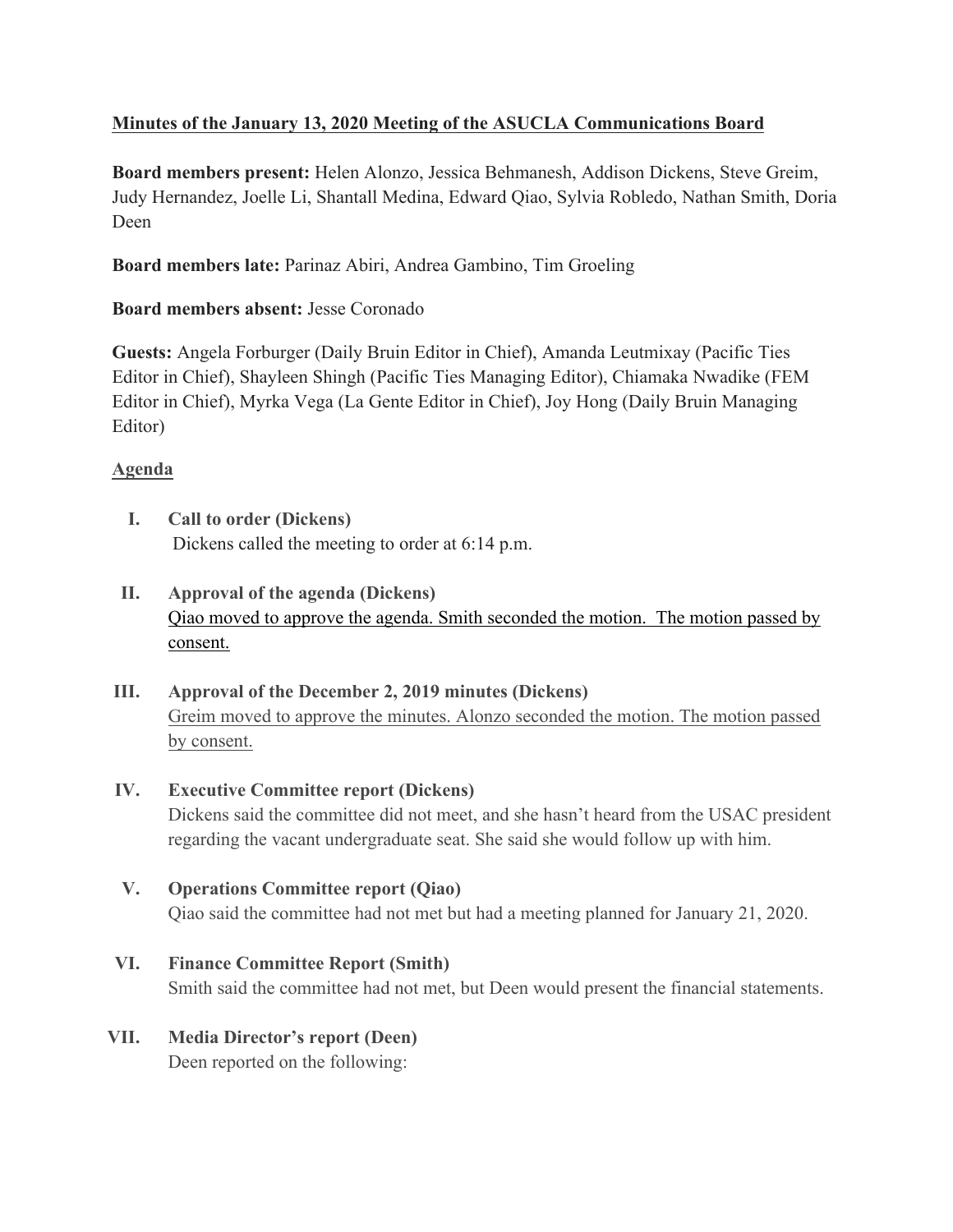### *Publications*

Deen said that Daily Bruin Prime, Ha'Am, and La Gente printed.

### *Newsmagazine Online Posts Per Week*

Deen shared the newsmagazine online posts per week from fall weeks 10 – Winter week 1. She also showed the fall quarter posts.

### *Office Flood Status*

The office has still not been restored. The facilities director was not able to get a company over break to repair the walls and carpet. UCLA Facilities is in the process of getting us a quote before they begin the work. Deen said she was contacted by Pure Water's insurance company for the damages.

#### *November 2019 Financial Statements*

Deen discussed the cash, revenue, expenses, net revenue, and the summary of the Daily Bruin, Web, and Outdoor sales.

### *December Forecast*

Deen said the December forecast would be over budget in Online and Outdoor but under budget for Daily Bruin Print. Estimated sales for Daily Bruin was down 11%, Web up 91%, and Outdoor up 104%.

## **VIII. Public Comment**

Various media editors gave updates.

#### **New Business/Discussion Items**

#### **IX. November Financial Statements (Deen)**

Deen said that total income was \$151,032 and budgeted income was \$142,998 leaving us \$8,034 (6%) better than budget. Daily Bruin was up 4% to last year and Online was down 8% to last year. Outdoor was down 12% to last year. Total expense was \$156,619 and budgeted expense was \$139,095 leaving us \$17,524 (13%) over budget. Net income was a loss of  $\langle $5,587 \rangle$ , and budgeted income was \$3,903 leaving us \$9,490 (243%) under budget. Year to date net revenue was \$11,240 and budgeted net loss was <\$35,804> leaving us \$47,044 (131%) better than budget. Cash reserves stood at \$458,000 which exceeded our cash per policy (\$290,000) by \$168,000.

## **X. New Media Title Request (Deen)**